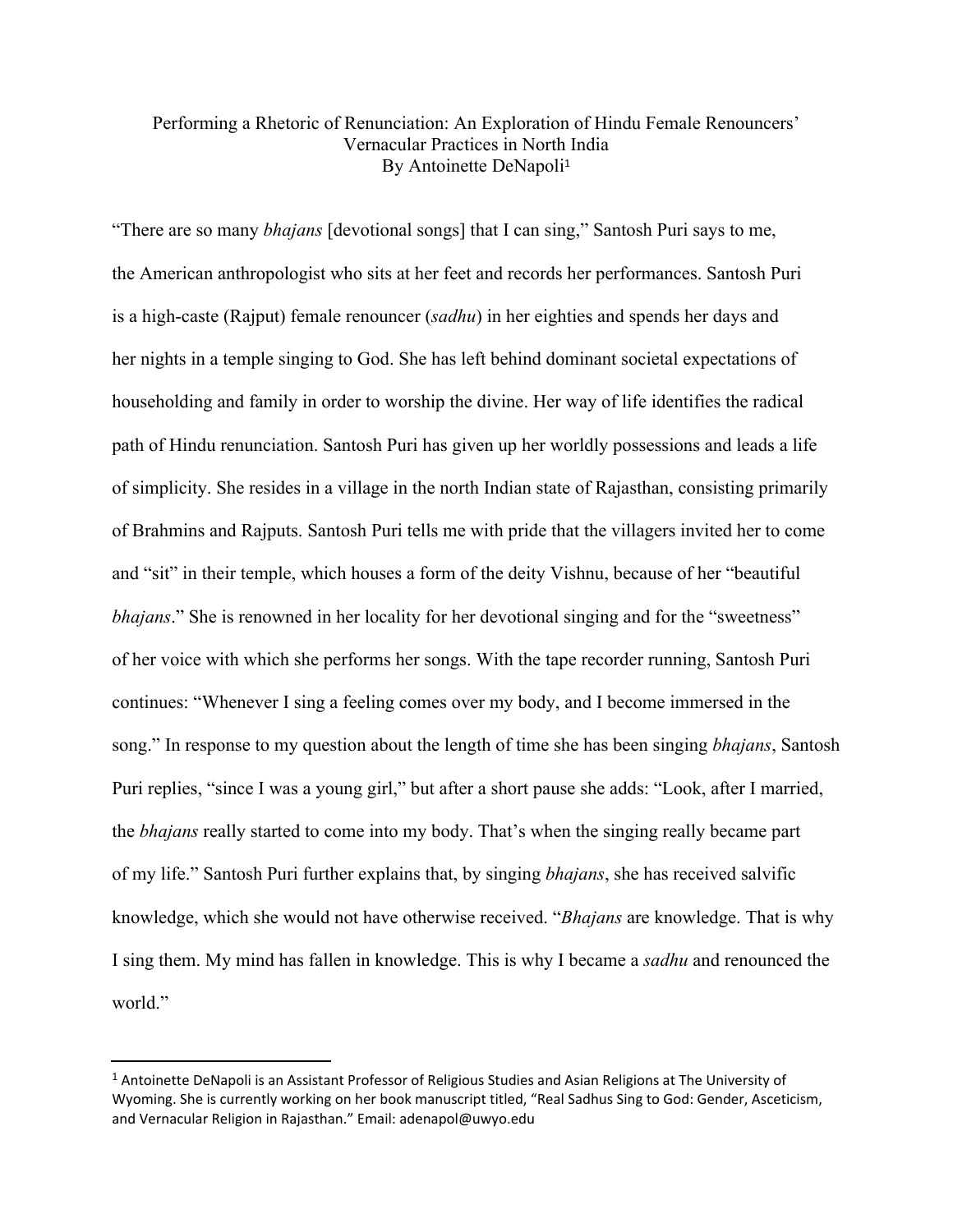Like many of the Rajasthani female *sadhus* with whom I worked for two years, Santosh Puri "performs" her renunciation through performance of what I call the *sadhus*' "rhetoric of renunciation," their songs, stories, and sacred texts. <sup>2</sup> My use of the term 'performance' follows that of performance studies-centered and folklore theorists and linguistic ethnologists <sup>3</sup> who define it as an "aesthetically heightened" interpretative frame that not only communicates certain kinds of messages, but also brings about certain types of performative shifts and transformations for the creation of "a new situation and a new reality." <sup>4</sup> Performance has, as religious studies scholar Catherine Bell explains, "an emergent quality, which refers to what [practice] is uniquely able to create, effect, or bring about." <sup>5</sup> To that extent, performance functions doubly as a rhetorical strategy and cultural resource for individuals to construct, reproduce, challenge, and transform, or all of the above, their everyday worlds and realities. Using this analytic model as a way to think about female renouncers' lives and practices, I argue that the Rajasthani *sadhus*'

## <sup>2</sup>Notes

The female *sadhus* I worked with were initiated into one of two different, pan-Indian renunciant traditions, namely the Shankaracarya Dashanami and Natha orders. These traditions patronize the deity Shiva, and are thus classified as Shaiva forms of renunciation, in contrast to Vaishnava forms that worship Vishnu as Supreme deity.

<sup>3</sup> The performance studies/folklore and linguistic ethnologists to whom I am referring are: Richard Bauman, *Verbal Art as Performance* (Illinois: Waveland Heights, 1977); "Performance," in *Folklore, Cultural Performances, and Popular Entertainments: A Communications-centered Handbook*, edited by Richard Bauman (New York: Oxford University Press, 1992), pp. 41-46; Catherine Bell, *Ritual: Perspectives and Dimensions* (Oxford: Oxford University Press, 1997); "Performance," in *Critical Terms for Religious Studies* (Chicago: University of Chicago Press, 1998); Charles Briggs, *Competence in Performance: The Creativity of Tradition in Mexicano Verbal Art* (Philadelphia: University of Pennsylvania Press,1988); Elaine Lawless, *Handmaidens of the Lord: Pentecostal Women Preachers and Traditional Religion* (Philadelphia: University of Pennsylvania Press,1988); *Holy Women, Wholly Women: Sharing Ministries through Life Stories and Reciprocal Ethnography* (Philadelphia: University of Pennsylvania Press, 1993); Richard Schechner and Willa Appel, *By Means of Performance: Intercultural Studies of Theatre and Ritual* (New York: Cambridge University Press,1990); Edward Schieffelin, "Performance and the Cultural Construction of Reality," *American Ethnologist* 12 (1985): 707-24; "Problematizing Performance," in *Ritual, Performance, and Media*, edited by Felicia Hughes-Freeland (New York: Routledge, 1998), pp. 197-204; Joel Sherzer, "A Discourse-centered Approach to Language," *American Anthropologist* 289/2(1987): 95-309; and Dennis Tedlock, *The Spoken Word and the Work of Interpretation* (Philadelphia: University of Pennsylvania Press,1983). <sup>4</sup> Catherine Bell, *Ritual: Perspectives and Dimensions* (Oxford: Oxford University Press, 1997), p. 75.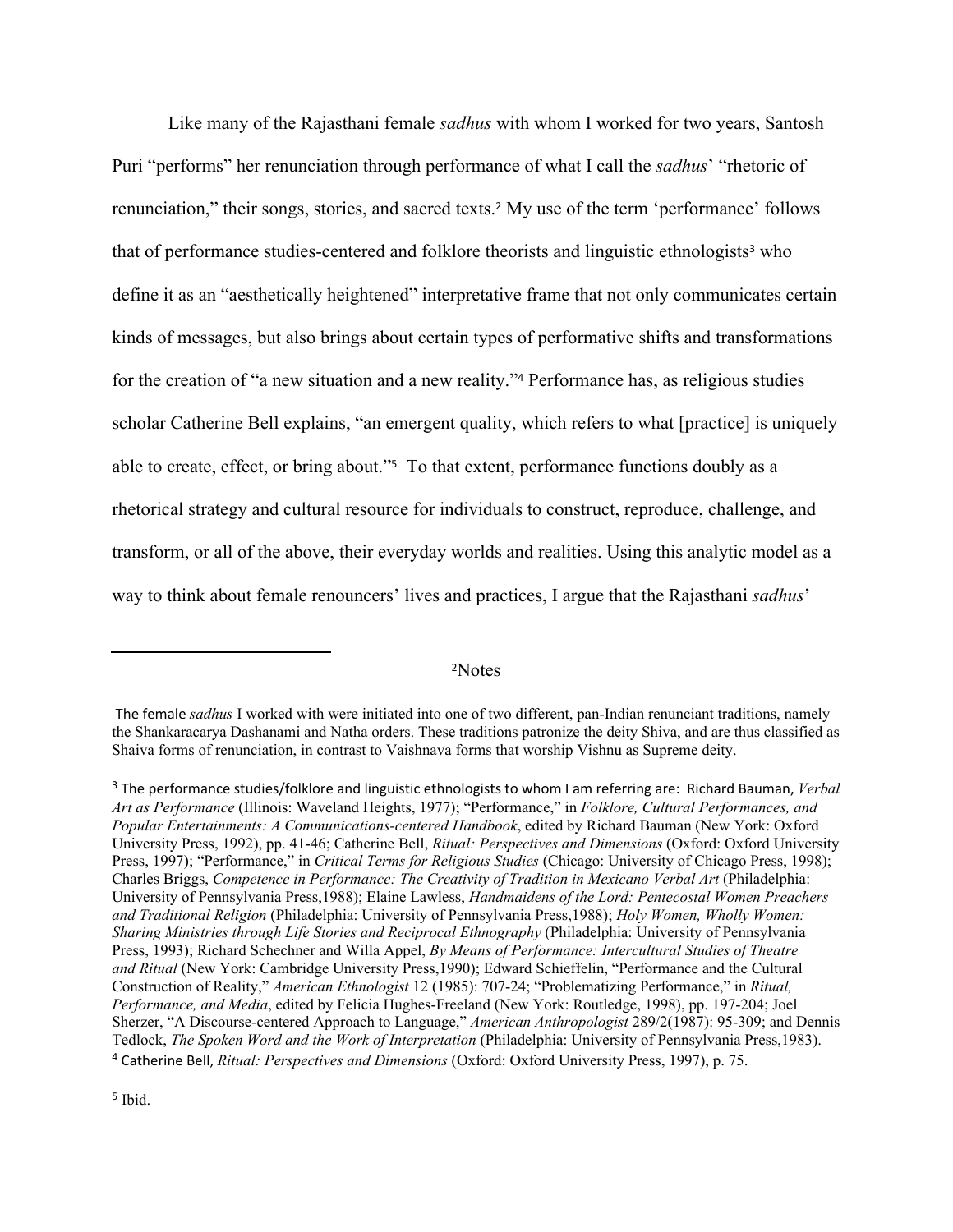performances of song, story, and sacred text enable them to imagine and articulate a vernacular (i.e., local) expression of renunciation that I classify as "devotional asceticism" as an alternative to the more orthodox Sanskritic (and gendered masculine) model of Brahmanical renunciation. 6

Equally significant, I argue that the female *sadhus* employ their rhetorical practices in their constructions of renunciation as a way to say what they might not be able to say directly, but which they can say in the form of songs and stories. As individuals who have given up the world, and, hence, symbolize the renouncer ideal of detachment *par excellence*, *sadhus* are ideally not supposed to talk about their lives without losing their credibility. This implicit, and yet shared, renunciant code of ethics, as the recent scholarship on female renunciation has shown, is often followed and maintained by female *sadhus* who, because they have relinquished normative gender roles, are frequently perceived as transgressive by Indian society. Quite often, female renouncers neutralize their perceived transgressions by constructing themselves as exceptions.<sup>7</sup> In doing so, they secure and safeguard their authenticity as renouncers, which is further linked to societal perceptions of their honor and modesty. Many of the *sadhus* I worked with, therefore, are extremely vigilant with their words because they have to be, and typically perform their renunciant rhetoric as a gendered strategy with which they comment on and interpret delicate issues like family life and female sexuality. Thus, in the words of historian James Scott, the *sadhus*' rhetoric offers them "a kind of seclusion, control, and even anonymity that makes them ideal vehicles for cultural resistance," even as they invoke it "to express how

<sup>6</sup> The Brahmanical model of renunciation is known as *sannyasa*. For a discussion of the Brahmanical model of Renunciation, see Patrick Olivelle, trans., *Samnyâsa Upanišads* (Oxford: Oxford University Press, 1992); Olivelle, trans., *Upanišads* (Oxford: Oxford University Press, 1996).

<sup>7</sup> See Meena Khandelwal, *Women in Ochre Robes: Gendering Hindu Renunciation* (Albany: SUNY Press, 2004), p. 21. See also the edited anthology, *Women's Renunciation in South Asia: Nuns, Yoginis, Saints, and Singers*, edited by Meena Khandelwal, Sondra Hausner, and Ann Gold (New York: Palgrave Macmillan, 2006).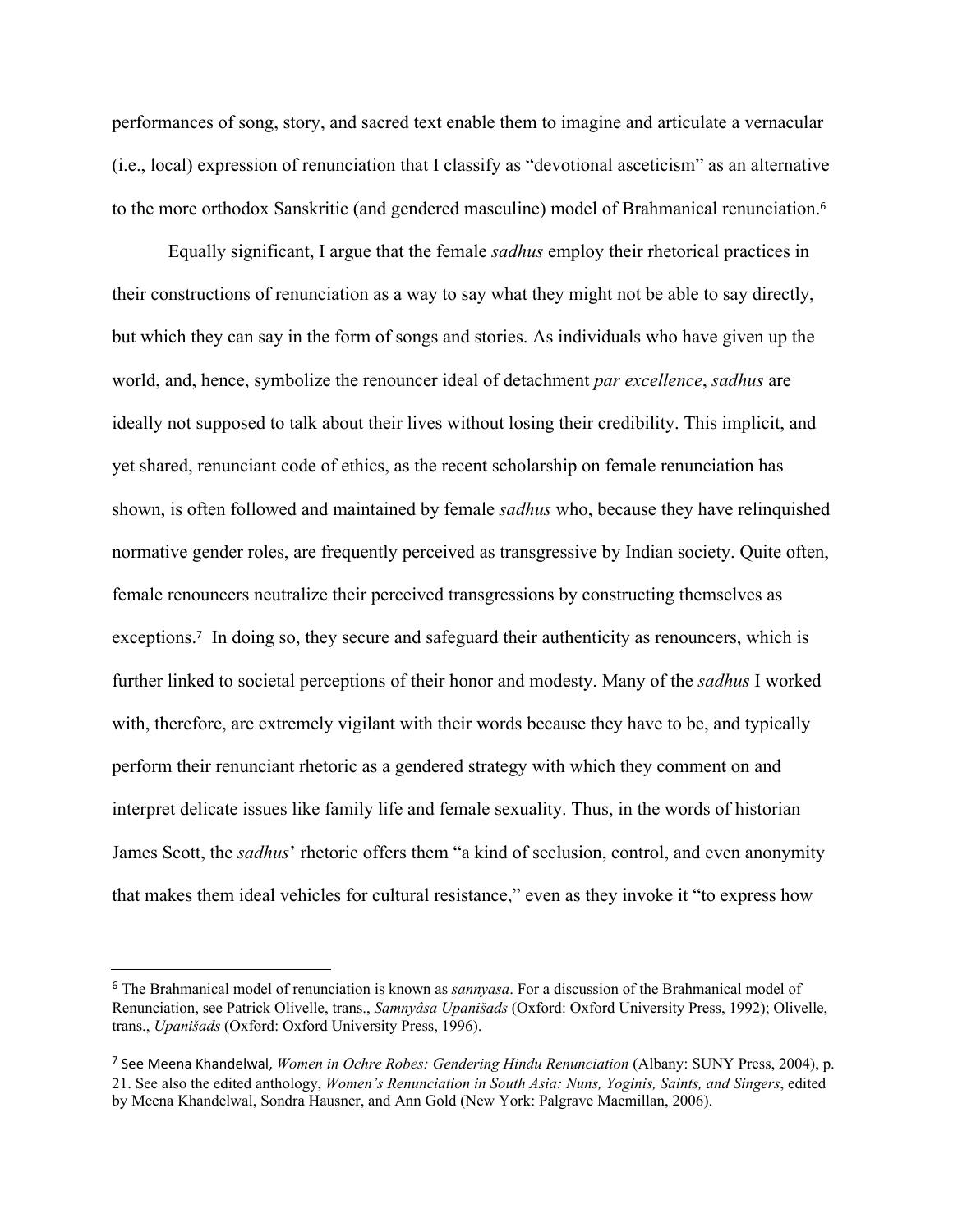they perceive a social situation." <sup>8</sup> Their performances constitute, as folklorist Roger Abrahams argues of vernacular practice in general, "an implement for argument, a tool for persuasion." 9

I became particularly interested in this 'protective' dimension of renunciant performance following my meeting with Santosh Puri. Notice that she says her experiences with devotional singing became a particularly eminent part of her life *after her marriage*. Santosh Puri implies that singing became a refuge what from she suggests in other conversational contexts was a "difficult" life of householding. <sup>10</sup> She also indicates that singing acted as a way for her to request intervention from a divine being. <sup>11</sup> Santosh Puri, as I said earlier, is a high-caste Rajput, and women from this community rarely speak openly about their lives with strangers, including (and especially) foreign ethnographers. 12 In consideration of her caste and religious position, I was not about to ask Santosh Puri to elaborate on her situation. But I did not have to ask her about her previous domestic life. After her comment, Santosh Puri sings a *bhajan* that tells me what she cannot speak directly. The song is titled, "Hey old woman, come to *satsang* [fellowship] for two minutes." This song's structure occurs in the form of a dialogue between an old woman and an unnamed interlocutor. During the performance, Santosh Puri identifies the speaker as God (*bhagvan*). For ease of reading, I have marked the speakers as B (*bhagvan*) and

<sup>8</sup> James Scott, as cited in Kirin Narayan, "The Practice of Oral Literary Criticism: Women's Songs in Kangra, India," *Journal of American Folklore* 108/429 (1995): 243-64, p. 258.

<sup>9</sup> Roger Abrahams, "Introductory Remarks to a Rhetorical Theory of Folklore," *Journal of American Folklore* 81 (1968): 143-58, as cited in Narayan, "The Practice of Oral Literary Criticism," p. 258.

<sup>10</sup> In making this comment, I am referring to Santosh Puri's householding life before she became a *sadhu*.

<sup>11</sup> See also Kirin Narayan, "The Practice of Oral Literary Criticism," *Journal of American Folklore* (1995), for a similar discussion about this function of performance in connection with householder women's *pakharu* performances in the north Indian village of Kangra, Himachal Pradesh.

<sup>12</sup> See Lindsey Harlan's monograph, *Religion and Rajput Women: The Ethic of Protection in Contemporary Narratives* (Berkeley: University of California Press, 1992).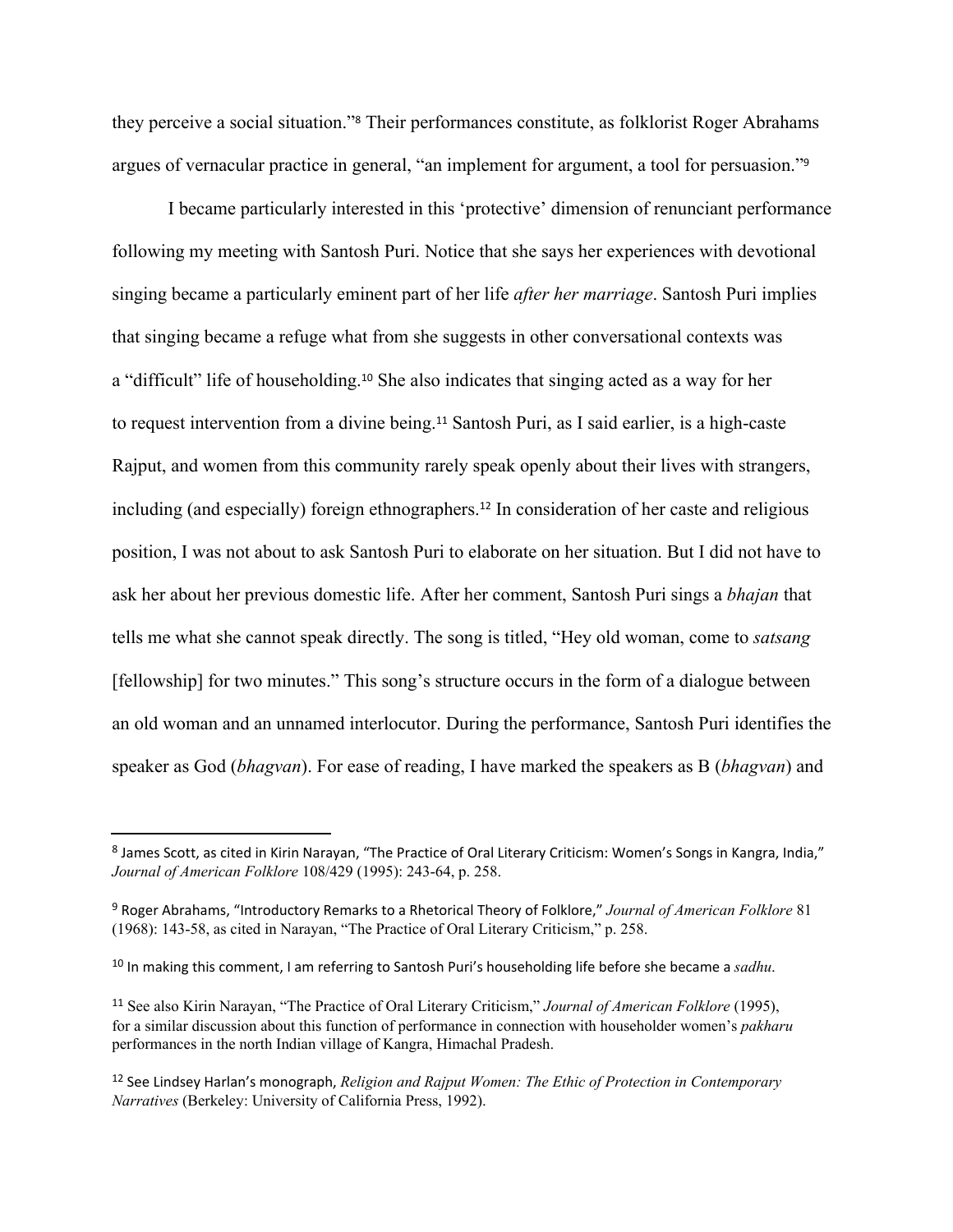O (old woman):

B: Hey old woman, what are you thinking while sitting there? Come and sit in *satsang* for two minutes. O: How can I come to *satsang*? My life is buried in my child.

B: Send your child to work. Come and sit in *satsang* for two minutes. Hey old woman, what are you thinking while sitting there? Come and sit in *satsang* for two minutes.

[Santosh Puri comments: God is saying, "Come and sit in *satsang* for two minutes." Author: O.k., so God is speaking here? SP: Yes. God is saying, "Come and sit in *satsang* for two minutes." In *satsang* you receive knowledge. Without *satsang*, there is no knowledge. Now listen to the rest of the *bhajan*]

O: My life is buried in my daughter-in-law.

B: Send your daughter-in-law to the kitchen. Come and sit in *satsang* for two minutes.

O: My life is buried in my grandson.

B: Put your grandson to sleep on the swing. Come and sit in *satsang* for two minutes.

O: How can I come to *satsang*? My life is buried in my daughter.

B: Send her to her in-laws. Come and sit in *satsang* for two minutes. 13

This *bhajan* resembles in its structure and content more the songs that north

<sup>13</sup> In light of space constraints, I present a truncated version of this *bhajan*.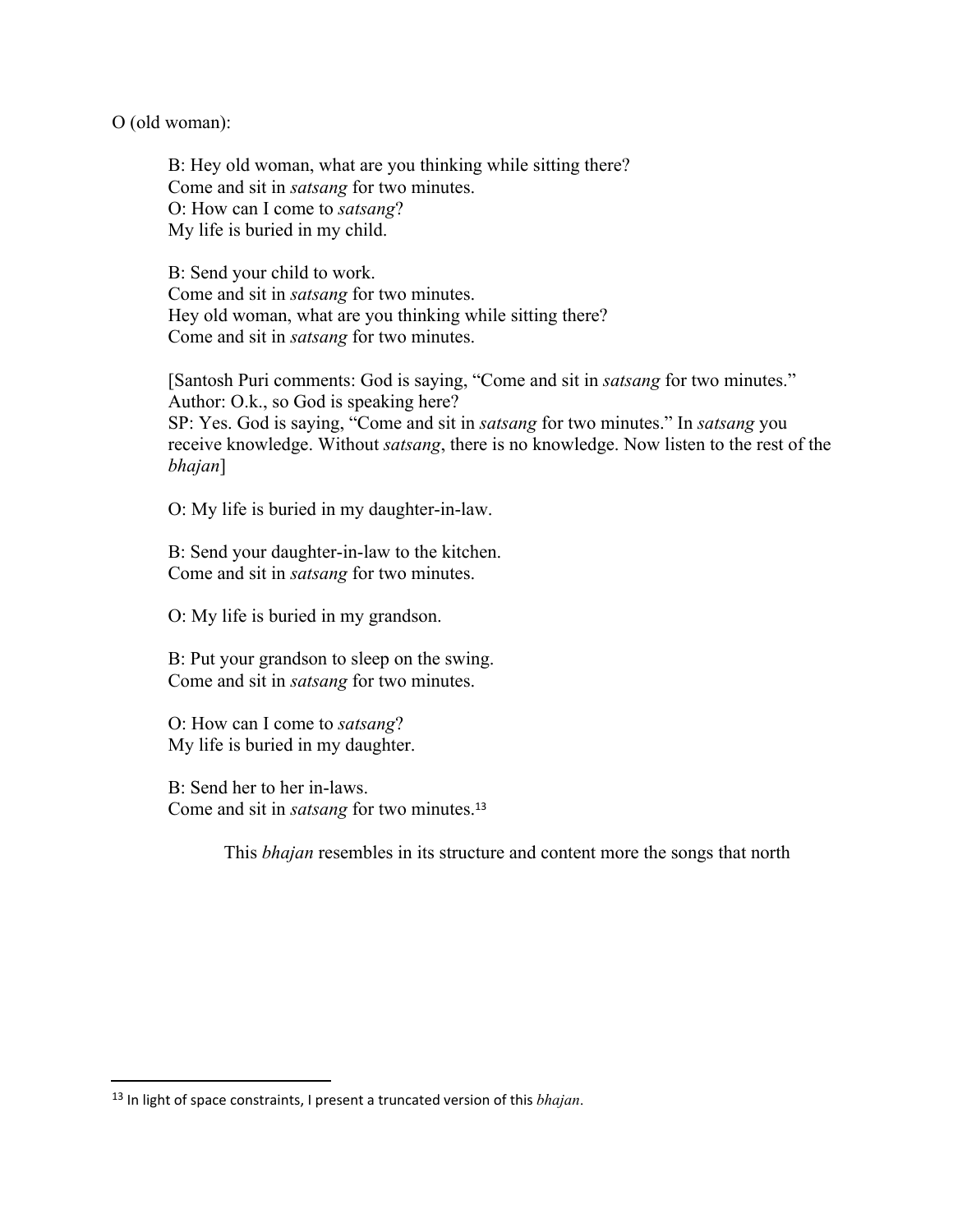Indian female householders sing than those that renouncers typically perform. <sup>14</sup> Generally, *sadhu bhajans* tend to extol a nameless/formless god, and are drawn from the vernacular language poetry of the medieval *bhakti* poet-saints of India. <sup>15</sup> That this *bhajan* stands apart from what the *sadhus* usually perform as their rhetoric of renunciation, a song drawn from a genre of women's folk songs, indicates that Santosh Puri uses it mainly to interpret her view of women's difficult domestic lives and to explain her reasons for becoming a *sadhu*. The *bhajan*, however, is not without didactic intent. It emphasizes the necessity of *satsang* for women, in particular. Of course, it is not Santosh Puri's intention to promote the idea that women should leave their families and renounce the world. Rather, she views the conditions surrounding her own renunciation as an exception, and has explained on several occasions that only women who no longer have familial obligations should renounce. The *bhajan*, too, makes this point. It is addressed not to women, in general, but rather to an old woman, who has fulfilled her domestic obligations. Moreover, the *bhajan* suggests that the woman is not only old, but also widowed. Notice that in her multiple responses to God, the old woman speaks only of her children, grandchildren, and daughter-in-law. Not once does she mention that her life is "buried" in her husband. These details are significant in their implication that a life dedicated to remembering and serving God in *satsang* is appropriate for individuals (i.e., women and men) whose worldly

<sup>&</sup>lt;sup>14</sup> For documentation and analysis of north Indian householder women's songs and expressive traditions, see Gloria Goodwin Raheja and Ann Gold, *Listen to the Heron's Words: Reimagining Gender and Kinship in North India* (Berkeley: University of California Press, 1994); for documentation and analysis of the types of songs (male) renouncers sing, see Edward O. Henry, *Chant the Names of God* (San Diego: San Diego State University Press, 1988); "Jogīs and Nirgun Bhajans in Bhojpuri-Speaking India: Intra-Genre Heterogeneity, Adaptation, and Functional Shift," *Ethnomusicology* 35(2):221-242; "The Vitality of the Nirgun Bhajan: Sampling the Contemporary Tradition," in *Bhakti Religion in North India*, edited by David N. Lorenzen, (New York: SUNY Press, 1995), pp. 232-252. See also David Lorenzen, *Praises to a Formless God: Nirguòî Texts from North India* (Albany: SUNY Press, 1996).

<sup>&</sup>lt;sup>15</sup> For a discussion of the poet-saints of medieval north India, see John Stratton Hawley and Mark Juergensmeyer, *Songs of the Saints of India* (Oxford: Oxford University Press, 1988); John Stratton Hawley, *Three Bhakti Voices: Mira Bai, Surdas, and Kabir in Their Time and Ours* (Oxford: Oxford University Press, 2005); Linda Hess and Shukhdeo Singh, trans., *The Bijak of Kabir* (Oxford: Oxford University Press, 2002).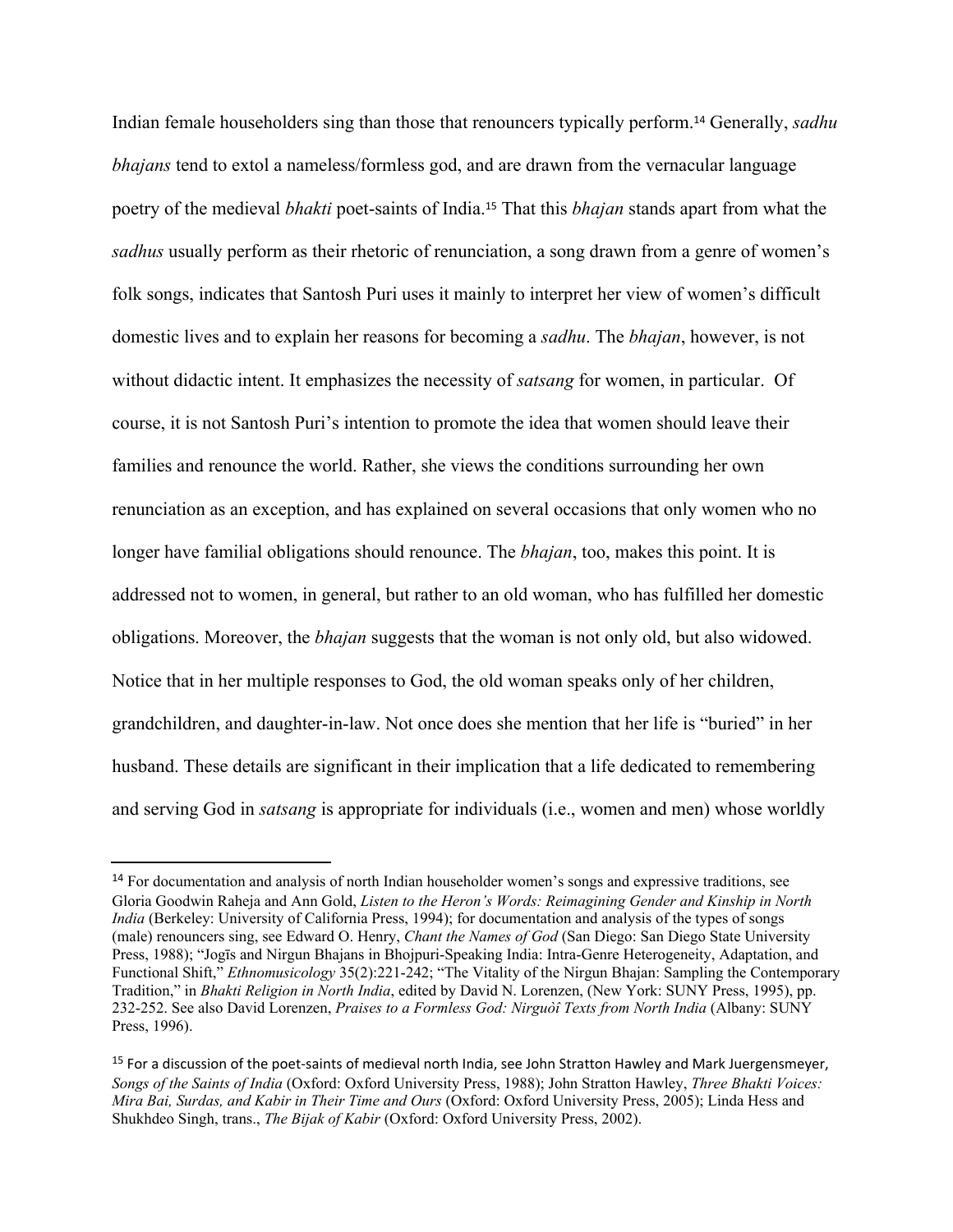obligations/duties are either minimal or completely finished. But how is this idea gendered?

While both male and female householders have worldly obligations, the *bhajan* implies that women, more so than men, become buried under the weight of these obligations. The old woman's repetition of the word 'buried' to communicate her situation underscores that women especially become chained to their domestic lives, and more generally, to *sansar* (the cycle of reincarnation). Most of the *sadhus* agree that householding affects women differently than it affects men. Tulsi Giri, for example, characterizes the lives of female householders as a "magnet" in which they "get stuck" in the world. The gripping influence of householding continues to affect women even in their old age, a life stage when they should turn their attention away from domesticity and toward God instead. This seems to be the message of the *bhajan* that (old) women, too, become so enmeshed in their daily domestic worlds that they forget about God. *Satsang* is essential, then, as it enables them to realize that God is the only reality behind the illusory and impermanent world. Thus, when God himself summons the old woman to "come and sit in *satsang* for two minutes," it is to remind all women to remember and serve the divine.

But s*atsang* also signifies renunciation. Santosh Puri herself associates *satsang* with renunciation, explaining that the knowledge she received in *satsang* helped her to realize that householding entraps women in the world. Her realization in effect pushed her to become a *sadhu*, to leave everything behind and seek God as her ultimate refuge from illusion, impermanence, and death. Notice that Santosh Puri remarks that "[w]ithout *satsang* there is no knowledge." She suggests that renunciation constitutes a function of both salvific knowledge and devotion. Hence, God calling the old woman to *satsang* acts as a trope for God calling Santosh Puri to a new life of devotional asceticism. Therefore, by singing this *bhajan* Santosh Puri constructs renunciation as a path of devotion. At the same time, she speaks indirectly about the